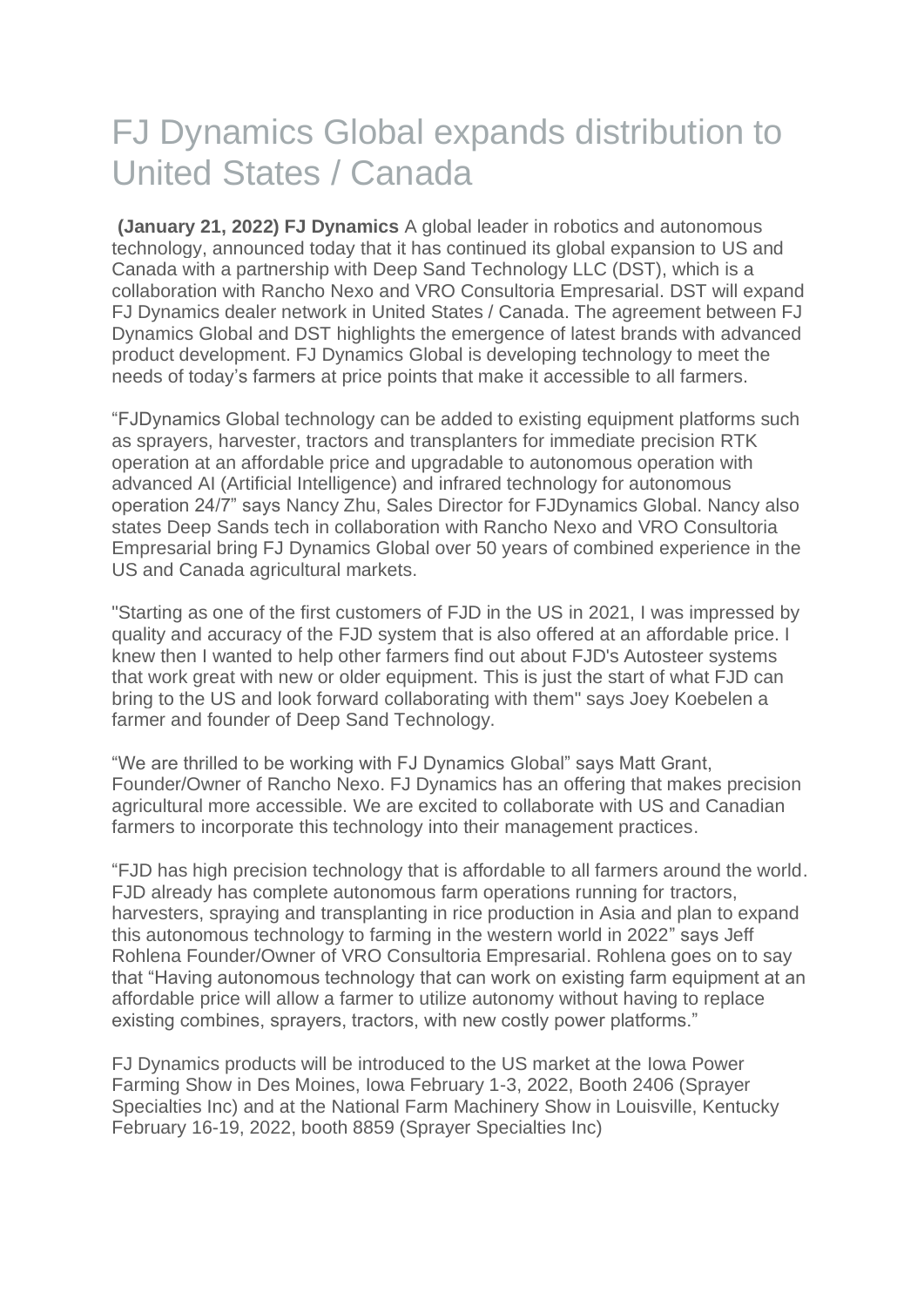## About FJ Dynamics Global

FJDynamics is a global robotics company focusing on AI, advanced manufacturing, and big data. We aim at providing a full range of autonomous and digital solutions for the industrial automation and the intelligence of agriculture, forestry, animal husbandry, fishery, and construction. FJDynamics is committed to promoting the upgrade of traditional industries to digitalization and intelligence to achieve efficiency improvement and cost reduction. For more information, visit <https://www.fjdynamics.com/en/index.html>

## About Deep Sand Technology LLC (DST)

Deep Sand Technology LLC is a US based company that imports technology into the North American market. DST offers commercial, marketing, and technical support for the products they import.

#### About Rancho Nexo

Rancho Nexo, strategically located in Guelph, Ontario Canada and Mexico City, Mexico, is dedicated to connecting the world with the power of internationally sourced technology. Rancho Nexo brings innovators and global channel partners together, delivering technology into new markets. Rancho Nexo opens doors for innovative tech companies to access export markets more efficiently and effectively. Explore what Rancho Nexo has to offer at [www.RanchoNexo.com.](http://www.ranchonexo.com/)

#### About VRO Consultoria Empresarial

VRO Consultoria Empresarial is a Brazil based company that assists agricultural companies that offer products and services that want to do business in Latin America to be able to understand how to do business in Latin America. VRO Consultoria Empresarial offers consulting services and imports products that meet the needs of farm operations in Latin America. [www.vroconsult.com](http://www.vroconsult.com/)

### Contact Information

Nancy Zhu, Sales Director FJ Dynamics Global +86 151 6288 6003 [nancy.zhu@fjdynamics.com](mailto:nancy.zhu@fjdynamics.com)

Joey Koebelen Deep Sands Technology LLC +1 (580) 450-0064